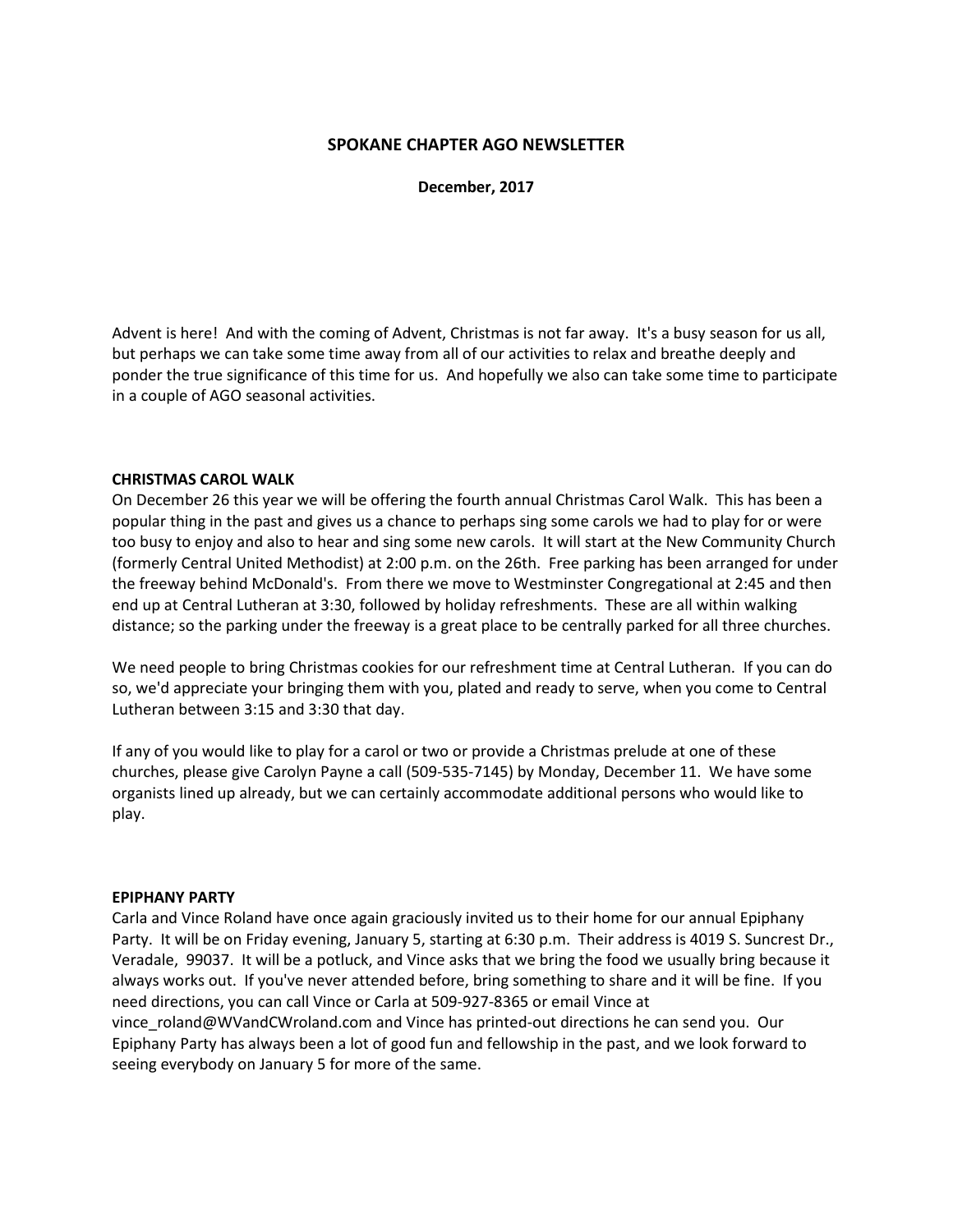#### **ORGAN ACADEMY** (submitted by Carolyn Payne)

OUR AGO CHAPTER HAS AN EXCITING CHALLENGE! GET ON BOARD OR, MORE ACCURATELY, "GET ON THE BENCH!"

#### PROBLEM FACING THE AGO: HOW DO WE FIND ORGAN STUDENTS TO KEEP THE ORGAN DIVISION OF MUSICFEST NORTHWEST GOING?

One of the goals of the American Guild of Organists has always been to promote the organ and to support students in their study of the organ. Each year this goal has been reviewed by the Board when programs are planned, and we always come up against the "missing link" of how to reach prospective organ students. What program or project could we use? We had some money left over from the Regional Convention hosted here in 1999 which was earmarked for scholarships or some other project for students. We have used some of that for bringing recitalists here to play and have given some scholarship money to students in the past, but the REALITY is that we just don't have many organ students who are interested.

WE HAVE BEEN GIFTED WITH A SOLUTION. Raney Close, a Musicfest board member and former homeschool mother/teacher, is offering to promote, organize, coordinate, and serve as registrar for what she is calling a Winter Organ Academy. With her connections to other homeschool parents and students and active promotion with music teachers, churches, and others, she is proposing that an eight-lesson introduction to the organ be offered to interested students ages 12-20 who have some piano proficiency. We hope they will "get hooked" and want to continue lessons. If not, they will have learned something wonderful about organs and tried it out.

THIS IS HOW IT WILL WORK: Registration will be from now through January 20, 2018. On some Saturday morning on or following January 20, registered students, their parents, teachers, and volunteers who will assist with practice sessions will attend an orientation -- a casual time to welcome the students, let them listen, observe, and maybe try out the organ, themselves. Lesson and practice times will be worked out between the students and teachers. Each student will pay a total of \$75, and \$50 will be added by the Registrar, if the teacher requests. This will be somewhat a volunteer project for those who are willing to take it on. The immediate goal is to prepare these students to play in Musicfest this May, if they wish. Prior to Musicfest they will presented in a recital. Raney already has two interested students from Deer Park and one from Coeur d'Alene.

WHAT OUR AGO CHAPTER IS BEING ASKED TO DO: We will need to provide teachers, volunteers who could assist at group practice sessions, and churches with organs where lessons and practice times are available. Homeschoolers are available during the day. Kids have crazy schedules these days; so flexible times may need to be arranged. Strict expectations regarding time for practice may also need some flexibility. The AGO Board has tried to ask good questions and look at this from every angle. We feel very excited about trying this as an ambitious but very doable project for winter/spring. John Bodinger has agreed to help at the recital, and Janet Ahrend has agreed to teach and to prepare teaching materials for others who will be teaching so that there will be some consistency. The Board has begun making lists of possible churches for lessons/practice, teachers, and volunteers to assist at practice. Questions? Call a Board member.

WHAT WILL YOU OFFER TO DO TO HELP? Please call or email Carolyn at 509-535-7145 or the.paynes@comcast.net.

Flyer for the Academy is attached at the end of the newsletter.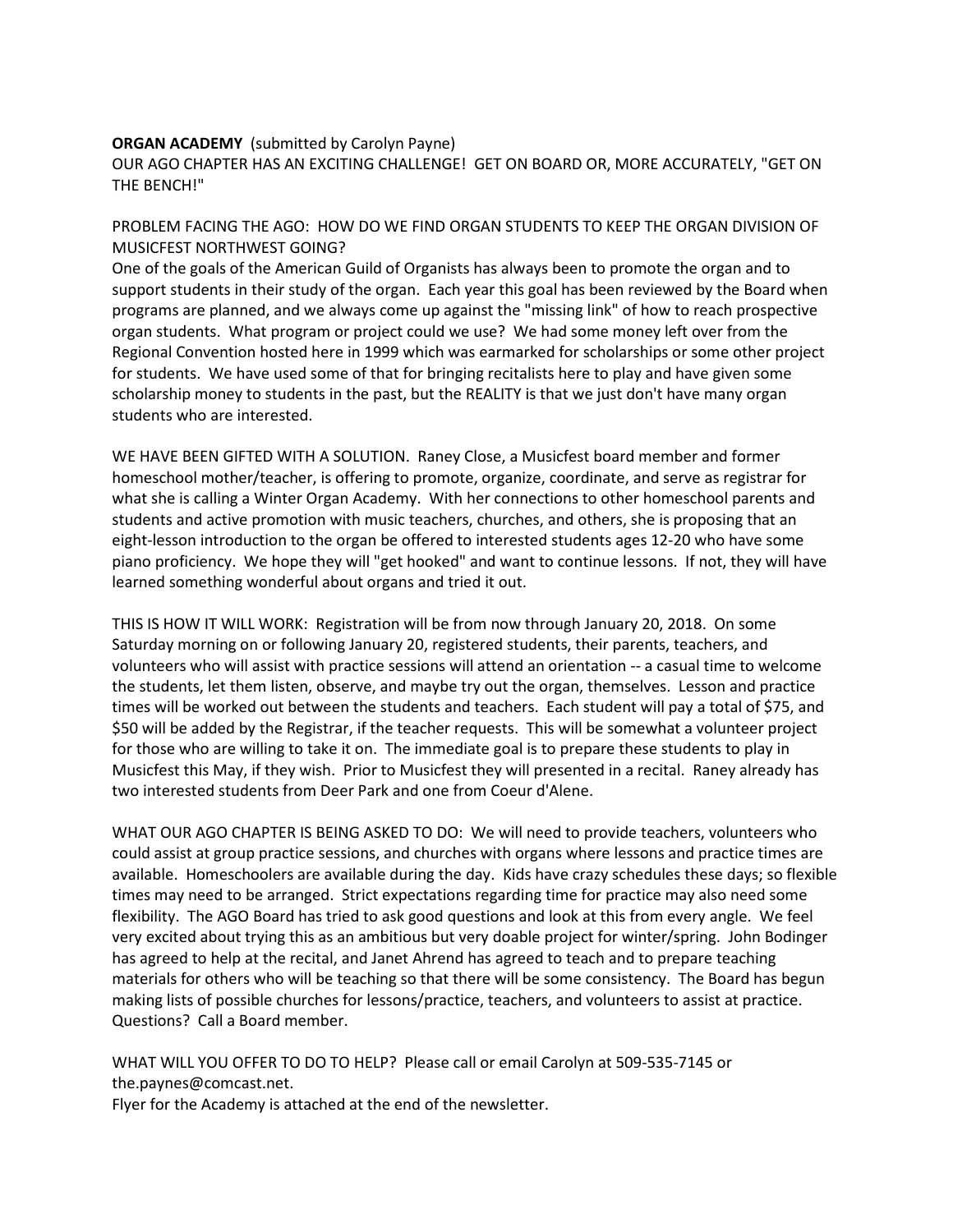#### **NEW MEMBERS**

We have a number of new members that we would like to welcome to our chapter. They are Mark Bassett, Spokane; Stan McDaniel, Spokane; Ian Northcott, Hamilton, MT; Drew Olsen, Spokane Valley; Elizabeth Robinson, Spokane Valley; and Deanne Stevenson, Medical Lake. We are glad you have decided to be a part of us and hope you will find it rewarding. We also hope to see you at the Christmas Carol Walk and the Epiphany Party so we can personally welcome you and put faces with names.

#### **LET US KNOW**

If you're involved in some type of musical program at your church or otherwise, if you'd let me know (idbyrlc@gmail.com) I can include notice of that in our newsletter. We need to support other members in their endeavors, and we can do that only if we know about them.

#### **BOARD MEETINGS**

I have been remiss in not informing the membership about Board meetings, and I apologize for that. All members are invited to attend our Board meetings, whether for just information purposes or to bring a concern before the Board. We have been having potluck brunch meetings on Saturday mornings at Carolyn Payne's home. The next one is scheduled for January 27, 9:00 a.m. All are invited.

#### **POSITION AVAILABLE**

Christ the King Lutheran Church (Missouri Synod) in Coeur d'Alene has an organist position available. It involves playing at the Saturday 5:00 p.m. and the Sunday 8:30 a.m. services, both traditional. It is an electronic organ. Contact Darryl Anderson at music@ctkcda.com or 208-774-3669 for further information.

Wishing you a most fruitful and meaningful Advent and Christmas season.

Byrl Cinnamon, Dean